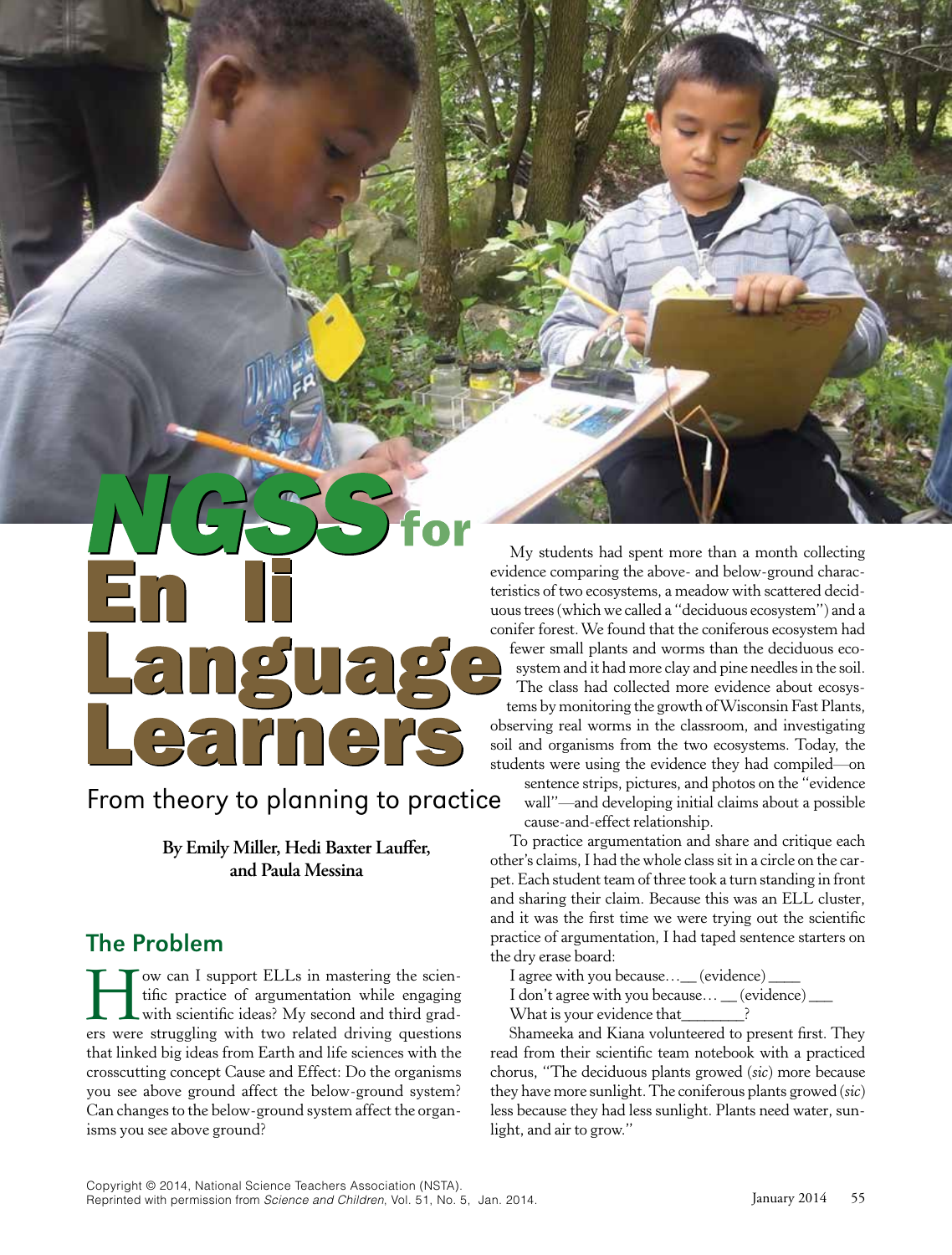I looked around at the circle of students sitting on the carpet. After almost a month of studying these two ecosystems and having just fnished collecting evidence about the soil, surely one of the students would raise the possibility that the difference in soil was important. I also hoped that a student would point out that we had not collected any evidence comparing sunlight in the two locations.

After I reread the sentence starters, I waited for reactions. Alan commented, "I agree with you, 'cause the deciduous has more growing around it and the coniferous has less so I agree with them." Yer said, "I agree with you because evidence is more sunlight on the deciduous. The coniferous hill was not so much." Shameeka and Kiana nodded. Two more students stated their agreement.

Finally, after a long wait time, Fernando asked, "What is your evidence that the deciduous has more sunlight?" And Kiana answered for the pair, "Maybe the coniferous tree had not as much sunlight because, right behind you there was shade and like the deciduous tree it was all shining and not a shady spot."

The class was satisfed with Kiana and Shameeka's claim supported by invented evidence, but I was discouraged. With a class of 75% ELLs, only a few students were actively engaged, and many students didn't seem to understand the importance of prioritizing evidence. Even though every partnership had crafted a completely different scientifc claim, instead of using the different claims to challenge each other, students began their review with, "I agree with you because…" I needed to go back to the drawing board and plan this lesson to provide better language supports for my ELLs, and stimulate evidence-based argumentation around science core ideas about cause-and-effect relationships.

## **Theory**

The solution to this problem diverged from the traditional method of supporting ELL's language development separately from the rest of the class. Because of the *Next Generation Science Standards* (*NGSS*), all of my students needed to learn the practice of scientifc argumentation within the context of sense-making about core ideas in science. The goal, to meet the *NGSS*, enabled me to simultaneously address language goals and content goals.

Objectives based on core ideas instead of discrete facts: The *Framework* assigns only three or four core ideas for each scientifc discipline—Earth, life, physical and engineering which span grades K–12 (NRC 2012). These core ideas are developed and expanded along a learning progression that increases in complexity, from very simple and concrete in early elementary, to sophisticated and abstract in high school. In my unit, for second and third graders, I wanted my students to become familiar with two "big ideas" from the *Framework*  at the level appropriate for their grade:

- 1. LS2.C: Ecosystem Dynamics, Functioning, and Resilience – What happens to ecosystems when the environment changes?
- 2. ESS2.E: Biogeology How do living organisms alter the Earth's process and structures?

The overall "big idea" of my unit was that there is a relationship between the organisms they see above ground and the below-ground system. At the second- and thirdgrade level, for example, one of my goals was understanding that changes in the trees above ground would affect the soil and, in turn, differences in soil infuence vegetation. Finer details within this big idea, such as the role of nutrient cycling, soil chemistry, and the infuence of tannins, would be reserved for higher grades. Three specifc performance expectations relate directly to the big ideas in second and third grade:

Biological Evolution: Unity and Diversity

3-LS4-3. Construct an argument with evidence that in a particular habitat some organisms can survive well, some survive less well, and some cannot survive at all.

Inheritance and Variation of Traits: Life Cycles and Traits

3-LS3-2. Use evidence to support the exploration that traits can be infuenced by the environment.

Interdependent Relationships in Ecosystems

2-LS4-1. Make observations of plants and animals to compare the diversity of life in different habitats.



The overall "big idea" of my unit was that there is a relationship between the organisms they see above ground and the below-ground system.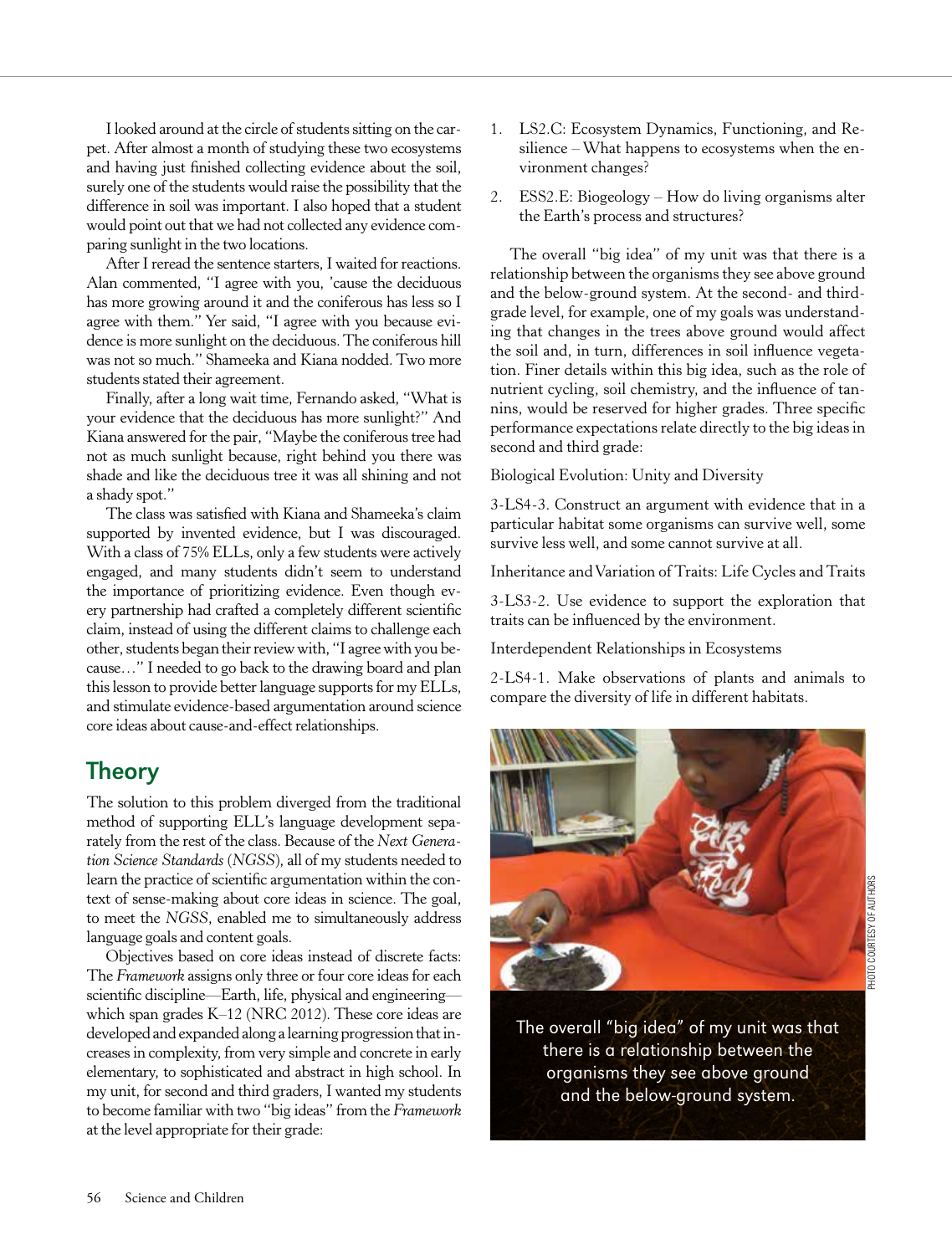

# **Scientific Argumentation**

The practice of scientifc argumentation, one of the eight scientifc practices in NGSS, demands high-level thinking and complex language for elementary students. It requires them to attend to the claim, the evidence, and the connection or lack of connection between the two at the same time. In addition, students must have a command of the language to listen (or read) claims, and then critique them effectively.

The *NGSS* Practice Matrix (NGSS Lead States 2013) outlines the expectations for this practice in grades K–2.

- Listen actively to arguments to indicate agreement or disagreement based on evidence, and/or to retell the main points of the argument.
- Construct an argument with evidence to support a claim.

For grades 3–5, one expectation is:

• Compare and refne arguments based on an evaluation of the evidence presented.

ELLs and non-ELLs face the same challenges: use language like a scientist does, and collaborate to support growth in scientifc understanding. My ELLs needed to learn to use English meaningfully, but all my students had to learn how to engage in meaningful discourse about science.

## New Language Goals for ELLs With NGSS?

Teachers of ELLs are expected to develop *language goals*  for each content-based activity, forming a foundation for ELL support in the classroom. Language goals are devised by combining content objectives with the language domain (reading, writing, listening, or speaking), and a language support for each student. Each goal merges the *content objective* in a district standard with a verb that directs what language should be produced, and adds an appropriate support. For example, a level 3 student (developing) language goal might be, "describe with simple and expanded sentences different properties of earth materials using graphic organizers."

But these language goals, in science, can impose inauthentic language that is uninteresting to the students, not refective of how scientists ultimately use language for, and divorced from what the rest of the class is doing. To illustrate this point, I had one colleague who was conducting a foating and sinking investigation with her ELLs, and wanted the students to use the simple phrases, "The sinks," or, "The \_\_\_\_\_\_\_\_ floats," emphasizing the complete sentence and the third person. She told me later that she was frustrated because the students were so engaged by talking about their discoveries to each other, she just couldn't get them to stop and use her sentences. Another teacher wanted her ffth-grade students to adopt the conditional structure and chose to focus on repeating, "It could be red or it could be blue," to talk about the blood vessels and veins in the body. Although she was able to get the students to use the phrase, one wonders how much actual content they were learning.

*NGSS* expands our traditional notion of science mastery and offers new language opportunities for ELLs. Instead of focusing on isolated facts and vocabulary, it merges core scientifc ideas and crosscutting concepts with scientific and engineering practices. As a result, language intensive practices, such as argumentation, are elevated. According to Lee, Quinn, and Valdes what you do with language, as well as using the "language of science," becomes an integral part of the content objective (2012; 2013).

The initial, pre-*NGSS*, goal for this unit was, "Provide simple sentences stating you agree or disagree with the scientifc claim with a partner." My students used English but did not show effective engagement with the practice of argumentation or with the science ideas. The *NGSS*  related language goal for ELL students, "Provide simple sentences that describe how plants and organisms change their environment and vice-versa with a partner to *develop an evidence-based argument*," integrates the practice and thus the purpose of language in science.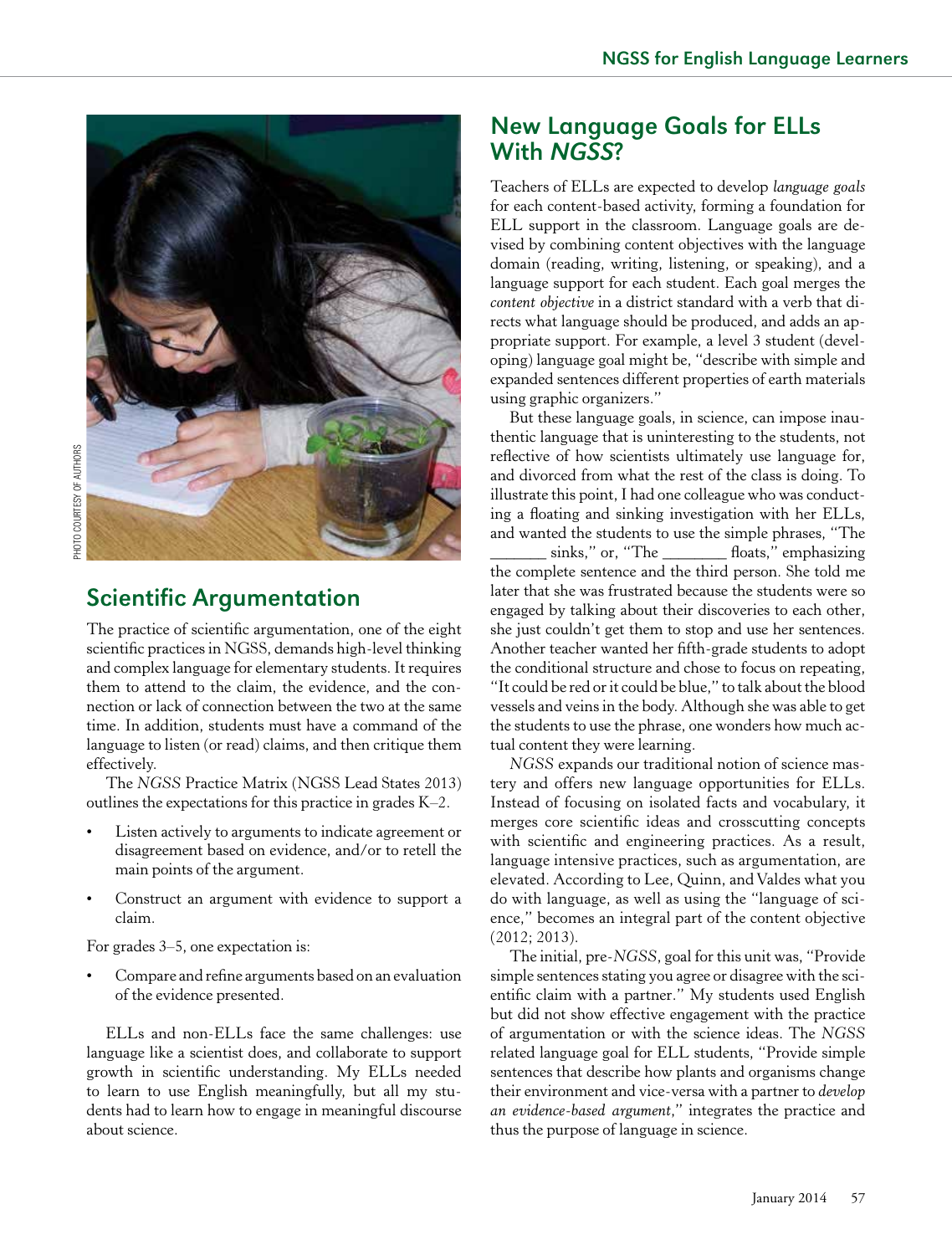The Can-Do rubric (see NSTA Connection) shows what may be expected of ELLs at each level. Awareness of the subsequent level enables teachers to plan for and support each student's achievement through careful scaffolding and instruction.

With *NGSS*, the language goals for ELLs look almost identical to the content goal for everyone in the class because the language-intensive practice is blended with core ideas and crosscutting concepts. *NGSS* offers the opportunity for classmates to struggle together and support each other toward the same language-based content objective. Everyone is engaged in argumentation using evidence about cause and effect.

## **Planning**

#### Focus on the Language-Intensive Practice for All Students

To begin, I had to fgure out how to support all students in developing fuency in the language of science and engage in scientifc argumentation by prioritizing evidence. The parts of the argument—especially the claims, evidence, and reasoning (McNeil and Krajcik 2012)—had to be unambiguous and accessible to all. Also, I planned more scaffolds to promote whole-class and partner dialogue:

- 1. Each presenting three-person team would use a graphic organizer to model their claims, evidence, and reasoning with words and pictures. This would assist listening and comprehension of the presentation.
- 2. Team members would need to get up and point to the evidence on the wall, or in their notebook, before they used it in their claims. This expectation scaffolded the prioritization of evidence and speaking and listening for the pairs.
- 3. The same three sentence starters the students had used in the earlier example for their claims review panel would support argumentation.
- 4. My students would require some explicit modeling about how to come to an agreement with a partner. We would practice using the pictures and words on the evidence wall and model negotiation with words. (Some students suggested that, if they disagree with each other in science, they could use "rock, paper, scissors" to come to agreement.)
- 5. Before critiquing, teams would practice their critiques out loud with each other. This supported reading for all students.
- 6. Finally, the dialogue would necessitate a lot of wait time, paraphrasing, and checks for understanding.

## **Practice**

### Supporting the Entire Class in Scientific Argumentation

We focused on the following Cause and Effect driving questions: Do the organisms you see above ground change the below-ground system? Can the below-ground system change the organisms you see above ground?

My students' success, for ELLs and non-ELLs alike, would stem from effective scaffolding for the inherent, authentic use of language-intensive scientifc practices, while engaging with core scientific ideas.

I asked for Sergio and Tenzin to present frst. Segio tapped his pencil on the words of his graphic organizer. "Claim. The worms fnished their work in the soil, and so the worms went away. They want to be in soil that has more food to eat." The picture showed a fleet of worms traveling underground from the left side to the right side of the picture where there was a deciduous tree. One worm had a bubble above his head that read, "I am done working and I am hungry!" Tenzin read the words under the evidence picture, "Evidence: There are no decomposing leaves in the coniferous soil. Worms eat decomposing leaves." And Sergio read, "Reasoning: Plants need worms to grow."

I provided a sentence strip for the teams to write their critiques of the claim. Student were using the sentence starters and consulting with each other. Because of the fshbowl modeling we had done (a few students had volunteered to discuss reviews in front of their peers), students were talking and then writing, passing the marker back and forth to write the sentence. I had insisted partners fnd and touch the appropriate evidence, so I could hear the tapping on the evidence wall as they moved to the wall and located the words and pictures they needed.

After providing time to read their reviews out loud to their team, I picked a stick, "Mbodje?" With a little assistance from Miguel, Mbodje asked for evidence that the worms were done working—a very astute question. Undaunted, Sergio explained their claim enthusiastically, "Worms don't like pine needles. In the school yard there were worms working in there. And the coniferous hill, like, why plants didn't grow good because the coniferous hill, there's, like, not leaves only pine needles."

I waited for a response. Shameeka said fnally, "Who knows if worms like pine needles, or if they don't like pine needles!" I asked, "Shameeka, you want evidence, right?" "Yes, I do!"

Romeo, a non-ELL, demonstrated that he understood the importance of providing evidence, "I think maybe we should fnd a worm, get some pine needles, dig a hole, and then see what the reaction of what the worm is gonna